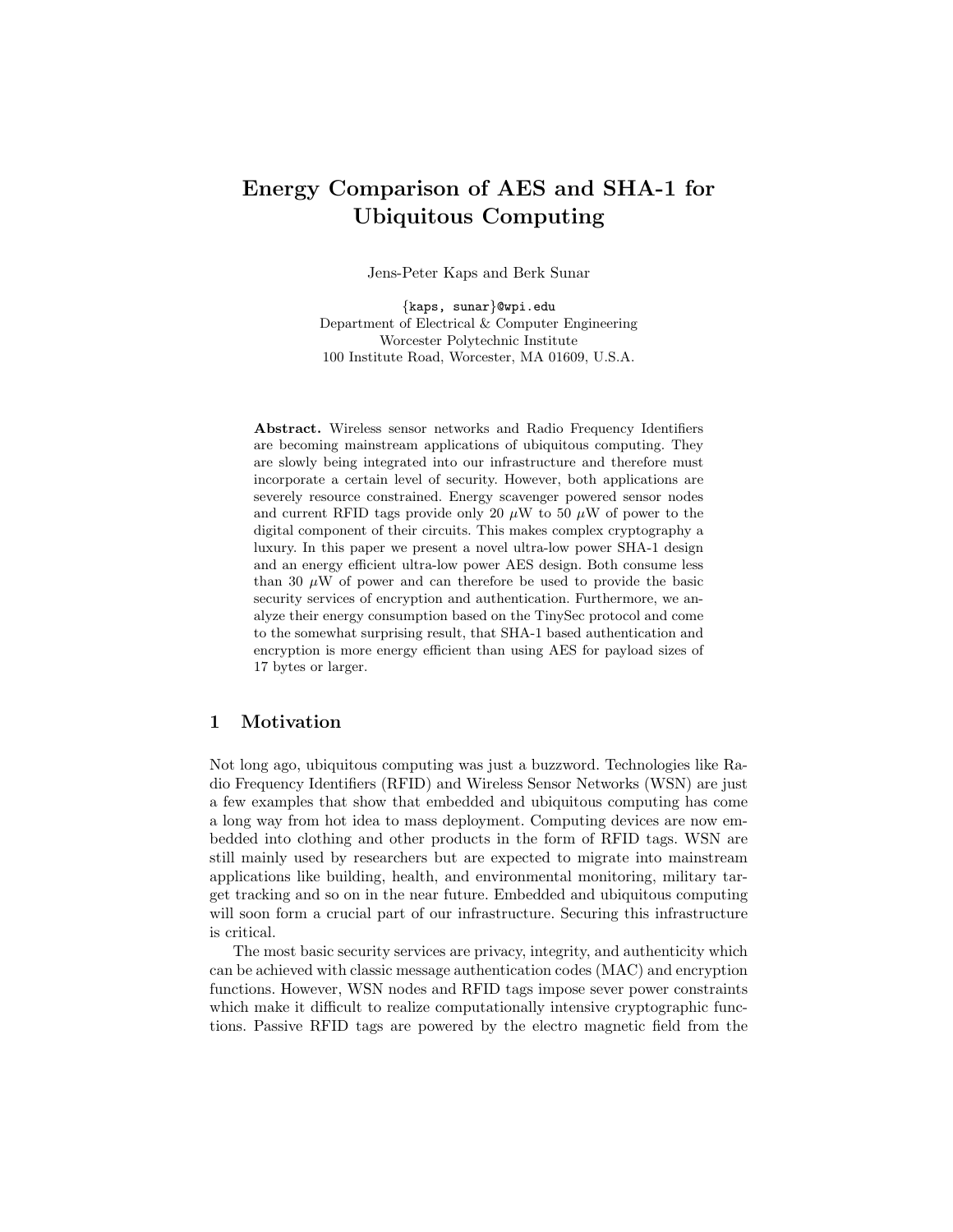the reader and only 20  $\mu$ W are available to the digital part of the tag<sup>1</sup>. Wireless sensor nodes are currently battery powered but battery replacement poses a major hindrance to scaling wireless sensor networks to thousands of nodes and to deploying them in inaccessible places. We envision that the next generation sensor nodes will be powered by scavengers, which collect energy from environmental sources such as light, radiation, vibration, etc. Micro-Electro-Mechanical Systems (MEMS) based power scavengers can be integrated on chip, which will decrease cost, and can produce up to 8  $\mu$ W of power [1]. Future MEMS-based scavengers are expected to deliver up to 50  $\mu$ W continuously, enough to power an ultra-low power circuit.

Power consumption in CMOS devices is the sum of leakage power  $P_{Leak}$ , which is caused by the leakage current of each gate, and dynamic power  $P_{Dun}$ , caused by switching activity. Therefore,  $P_{Leak}$  is proportional to the circuit size and  $P_{Dun}$  is proportional to the clock frequency and switching activity. We observed that at a frequency of 500 kHz, which is used in sensor network implementations [2], leakage power becomes dominant. In order to conserve leakage power we have to reduce the circuit size. A common method to save hardware resources and provide privacy, integrity, and authentication is to use the same cryptographic algorithm for both functions, MAC computation and encryption. SPINS [3] for example, uses RC5 [4] for encryption and in CBC-mode to build a secure MAC. TinySec [5] is cipher independent and was tested with RC5 and Skipjack [6,7] for encryption and CBC-MAC. The authors of [5] are also considering the Advanced Encryption Standard [8].

Many research papers [3, 9, 10] analyze encryption algorithms for wireless sensor networks exclusively with reference to speed and code size while only a few [11] address the energy consumption of software based implementations. However, the ultra-low power applications we are envisioning, do not provide enough power for running cryptographic algorithms on general purpose microprocessors.

In this paper we are presenting hardware implementations of the advanced encryption standard (AES) and the Secure Hash Algorithm (SHA-1) [12] which are optimized for ultra-low power applications. We are then examining encryption and authentication functions based on AES and SHA-1. To our knowledge this is the first ultra-low power implementation of SHA-1 and the first publication describing the use of SHA-1 for ubiquitous computing on ultra-low power platforms. We are comparing SHA-1 and AES based encryption and authentication functions with respect to their footprint, speed, power and energy consumption. The only paper that compared SHA-1 to AES is [13], however the comparison is only concerned with throughput.

The remainder of the paper is structured as follows. After a short introduction to AES, CBC-MAC, SHA-1 and SHACAL in Section 2, we describe

<sup>&</sup>lt;sup>1</sup> A simple, passive RFID tag typically consists of an analog and a digital section. The analog section is responsible for powering the tag and wirelessly sending and receiving data. The digital section contains a tiny microcontroller and some memory to store the unique identifier.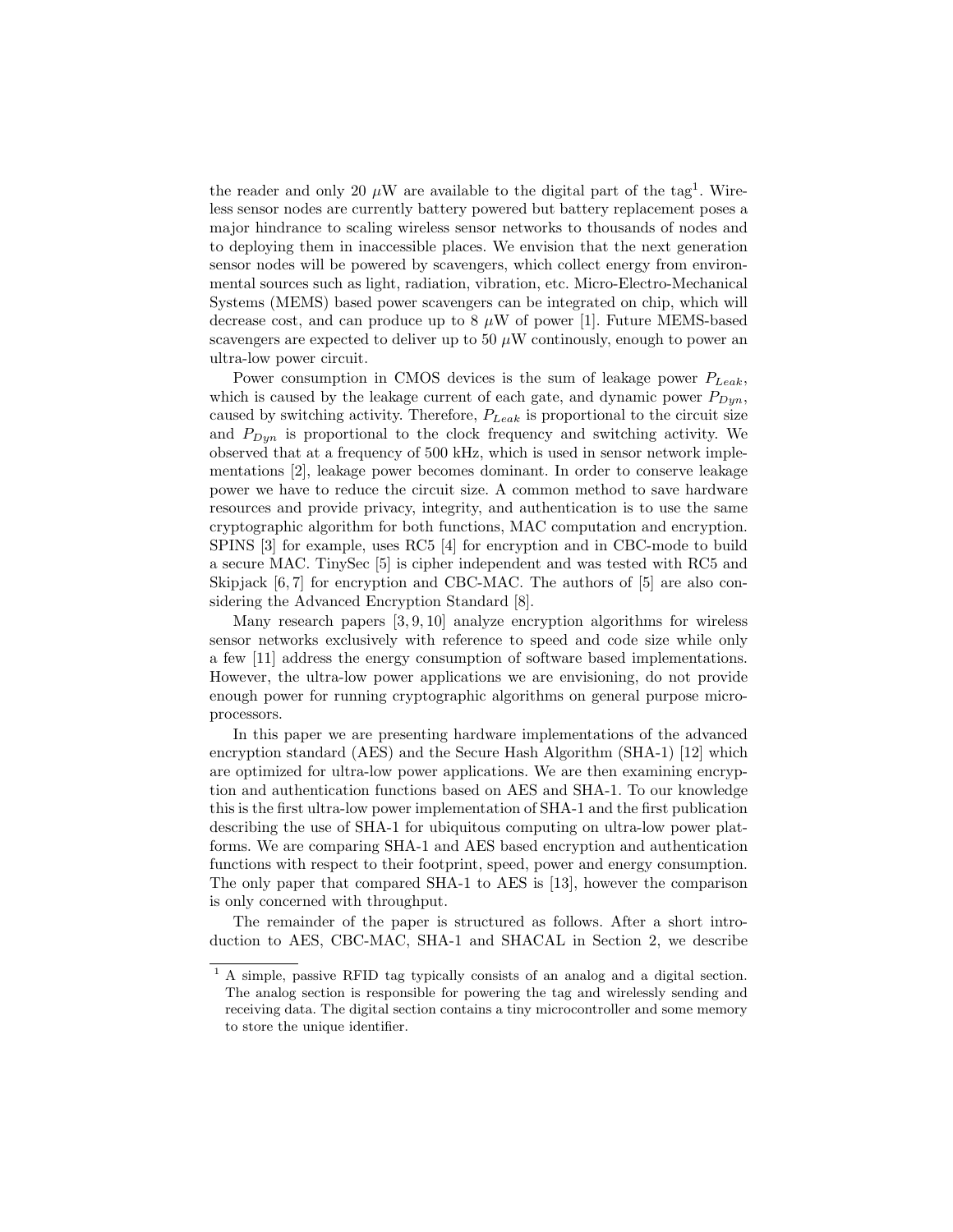our implementations of SHA-1 in Section 3 and AES in Section 4. We present and analyze the results of our implementations in Section 5. The final section (Section 6) concludes our findings.

# 2 Cryptographic functions for ultra-low power applications

We use AES and SHACAL-1 for encryption and AES in CBC-MAC mode and HMAC [14, 15] with SHA-1 for authentication. Figure 1 shows a top level view of the AES and SHA-1 based encryption and authentication functions.



Fig. 1. Encryption and MAC functions based on AES and SHA-1

### 2.1 AES

AES was selected by the National Institute of Standards and Technology (NIST) as Federal Information Processing Standard FIPS-197 [8] in 2001. Since then, many hardware implementations have been published. Most of them are optimized for speed and only a few are scalable [16, 17] from fast to small. The first ultra-low power implementation was reported in [18] followed by [19] by the same group, both papers analyze the power consumption but not the energy consumption of the circuits. AES is a block cipher with a fixed input size of 128 bits and a key length of either 128 bits, 192 bits, or 256 bits. For our ultra-low power implementation we chose 128 bits. AES applies the same round function ten times to its input, also called State, during encryption. The round function consists of four different transformations: SubBytes, ShiftRows, Mix-Columns, and AddRoundKey, each changing the State by applying linear, non linear and key dependent transformations.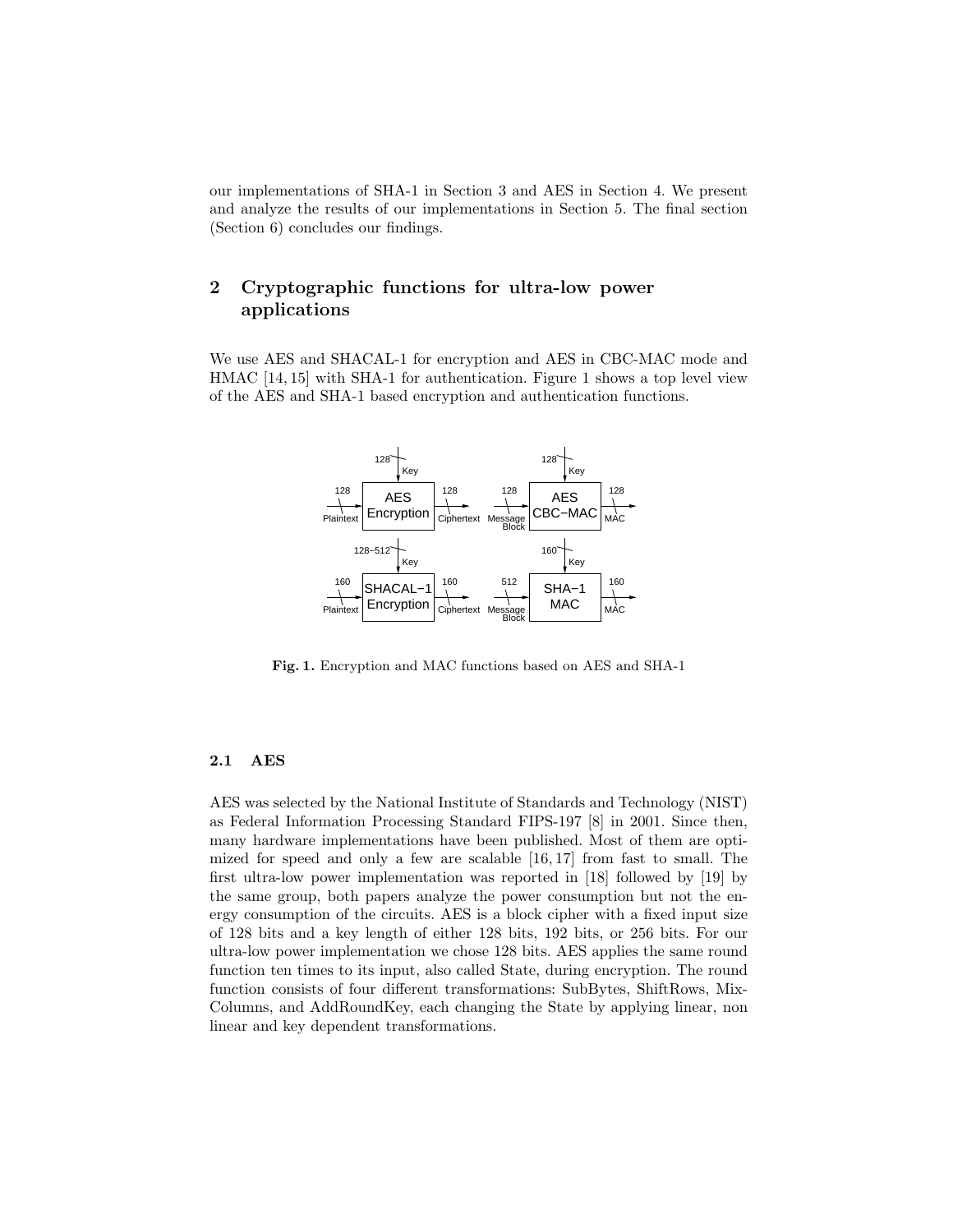### 2.2 SHA-1

SHA-1 is the most widely used secure hash function and was developed by the National Security Agency. Its security level is considered to be  $2^{80}$ , i.e.,  $2^{80}$  operations have to be made on average to find another input such that the resulting hashes are equal, also called a collision. Recent attacks on SHA-1 [20] indicate that there might be a potential weakness but no collisions have been found yet. Many implementations of SHA-1 have been reported, most of them optimized for speed. To our knowledge, this is the first ultra-low power implementation of SHA-1. SHA-1 computes a 160-bit hash of messages up to  $2^{64}$  bits in size. Each message needs to be preprocessed by padding the message, appending the message length and splitting it into blocks with a length of 512 bits each. Then the compression function processes each input block and computes intermediate hash values by iterating over simple functions 80 times.

### 2.3 Message Authentication Codes

SHA-1 can be used to build a message authentication code by introducing a secret 512-bit key K using the secret prefix method SHA-1(K||x). Due to this concatenation SHA-1 will compute an intermediate hash value of  $K$  in the first iteration which can be precomputed. Hence, computation of a MAC requires  $\lceil \text{length}(x)/512 \rceil$  operations. However, the secret prefix method is considered insecure [21] even though SHA-1 includes the message length in the hash and TinySec reveals only half of the hash result. We therefore suggest to use HMAC, which is formally described in [22] as

$$
\text{HMAC}_{k}(x) = \text{SHA-1}((\overline{k} \oplus opad) \mid \mid \text{SHA-1}((\overline{k} \oplus ipad) \mid \mid x)).
$$

The 160-bit key K is padded with 0's resulting in  $\overline{k}$ . The terms  $\overline{k} \oplus opad$  and  $\overline{k} \oplus \text{ipad}$  can be precomputed from the 512-bit constants opad and ipad and k. Due to the concatenation  $((\overline{k} \oplus \text{ipad})||x)$  the intermediate hash value of  $(\overline{k} \oplus \overline{ipad})$  and  $(\overline{k} \oplus \overline{opad})$  can be precomputed as well. Hence, computation of a MAC requires  $\lceil \text{length}(x)/512 \rceil + 1$  operations of SHA-1.

AES can be used in CBC-MAC [23] mode (see Fig. 2) to compute authentication codes. This mode is similar to the Cipher Block Chaining mode [24, 25] in that the result from the previous encryption is XORed with the next plaintext block and encrypted again. The intermediary ciphertexts however are not used in CBC-MAC mode. The computation of a MAC requires  $\lceil \text{length}(x)/128 \rceil$ operations. The level of security of AES in this mode is approximately  $2^{64}$ , and not  $2^{128}$  as one might expect, due to the birthday attack<sup>2</sup>.

### 2.4 Encryption

To some extent, hash functions like SHA-1 can also be used to perform encryption. The best examples are SHACAL [26] and SHACAL-1 [27]. The security of

<sup>&</sup>lt;sup>2</sup> If a sensor node produces one message authentication code per second, than it would produce only  $2^{32}$  in 100 years.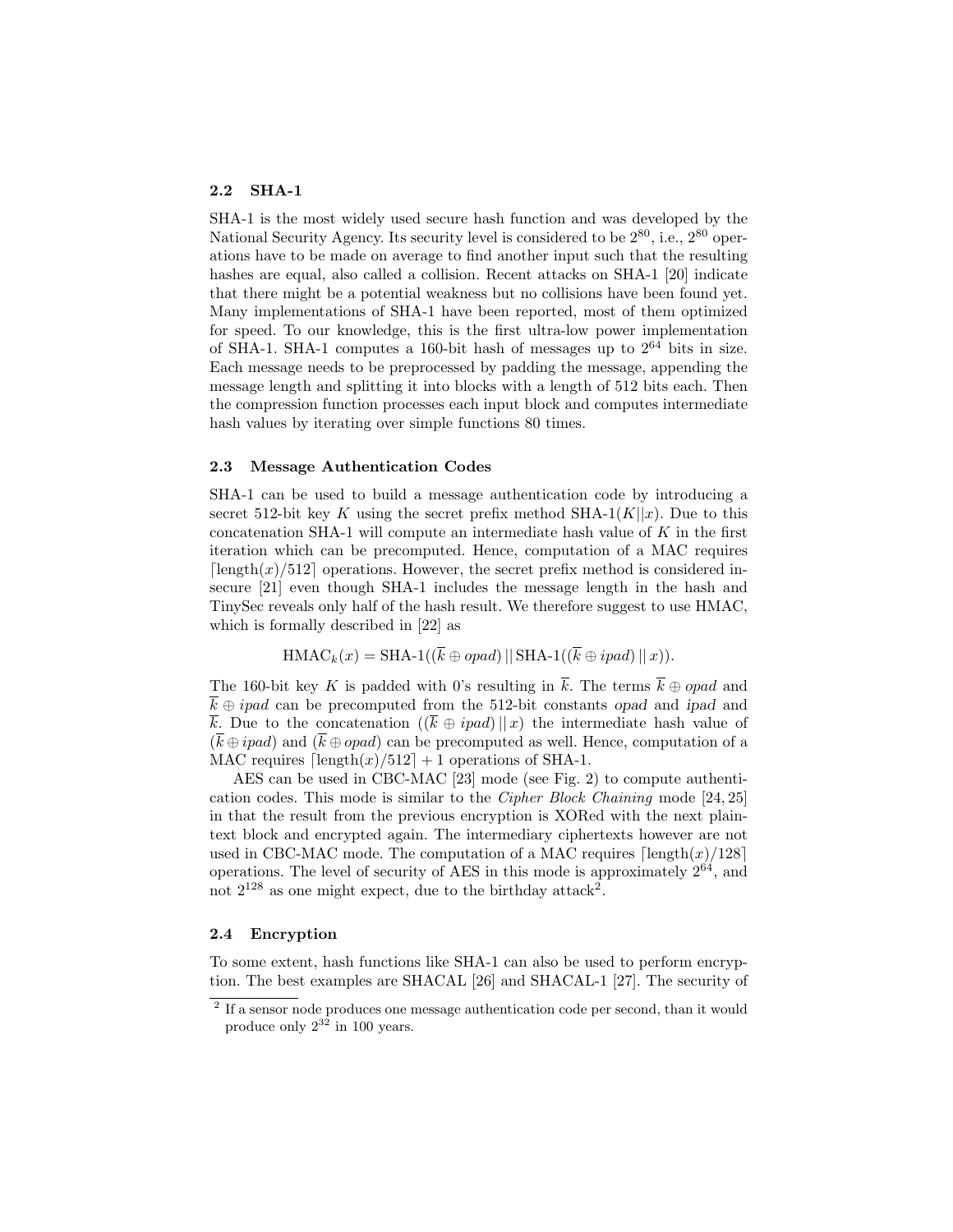

Fig. 2. CBC-MAC – Generating a hash with a block cipher

SHACAL was analyzed in [28] and more recently in [29]. SHACAL defines how the compression function of SHA-1 can be used as a 160-bit block cipher with a 512-bit secret key. Shorter keys can be used by padding the key with zeroes but the minimum key size is 128 bits. AES is a block cipher so its usage for encryption is straight forward.

# 3 SHA-1 Implementation

The top level block diagram of our SHA-1 implementation is shown in Figure 3. We assume that one 512-bit block of preprocessed data is stored in memory and available to our SHA-1 unit.



Fig. 3. Top Level Block Diagram of our SHA-1 Implementation

Our SHA-1 implementation incorporates the Message Scheduler and the Message Digest Unit as well as a memory bus interface and the necessary control logic. The operation is broken down into three stages. The initial stage comprises the first 16 rounds. Here, the message scheduler reads the message block one  $M_t$  per round. The next stage is the computation stage which ends with the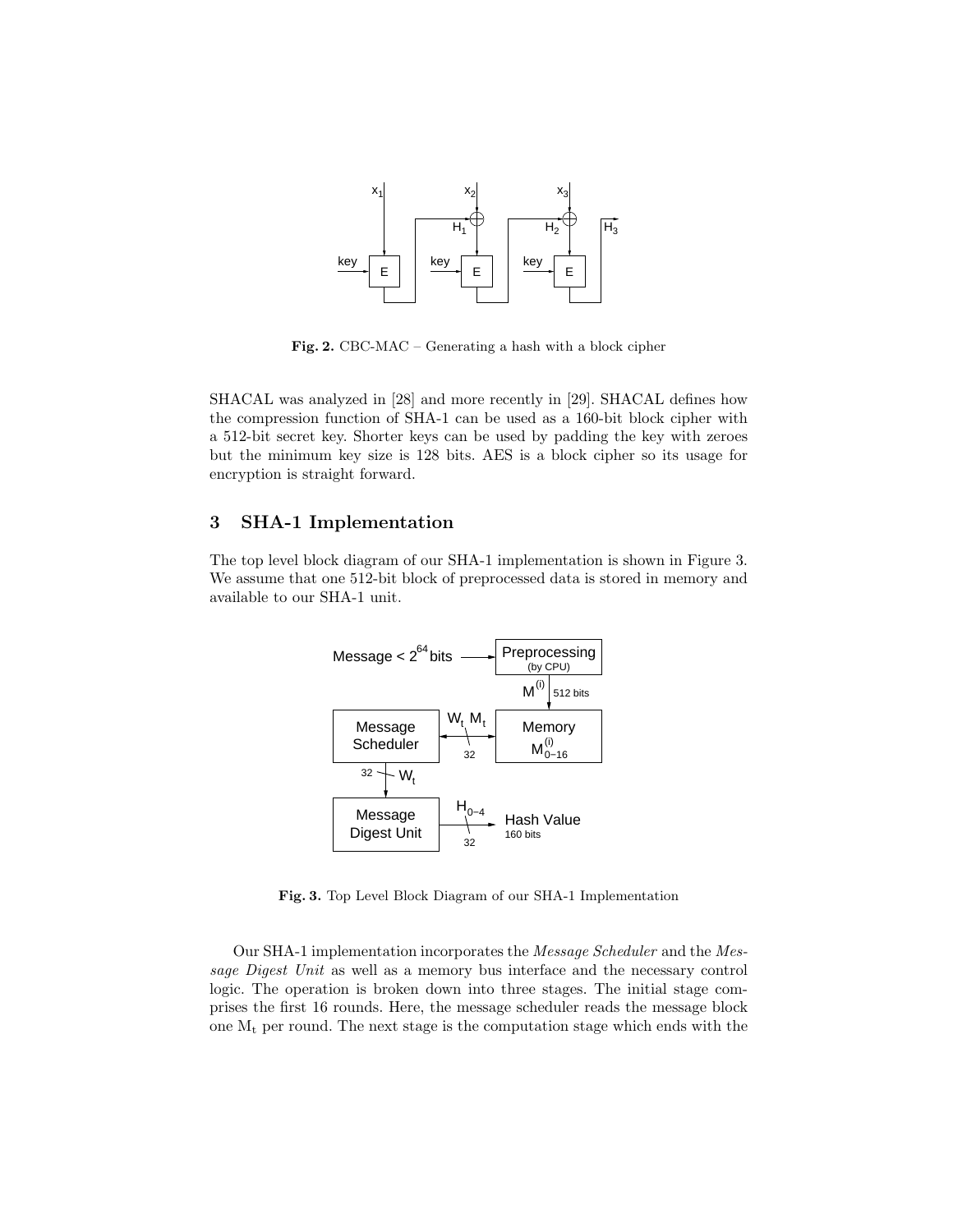$80^{th}$  round. During both stages, the message scheduler computes  $W_t$  and forwards it to the message digest unit and also stores  $W_t$  in the external memory. The message digest unit performs the message compression function. The final stage is needed to compute the final hash values from the intermediate hash.

#### 3.1 Message Scheduler

During the computation stage the message scheduler has to compute a new  $W_t$  value in each round based on previously calculated  $W_t$ 's. Most implementations in literature use a 16 stage 32-bit wide shift register for this purpose (512 flip-flops). For our ultra-low power implementation we re-use the memory that contains the message assuming that we can overwrite the existing contents. The message scheduler is able to interface with external memory and needs only one 32-bit register to store a temporary value during computation of the new  $W_t$ . Figure 4 shows the block diagram of the message scheduler. The control logic, which handles the bus control signals, is not shown for simplicity. The message



Fig. 4. Block Diagram of the Message Scheduler

scheduler performs the equation

$$
W_t = \text{ROTL}^1 \left( W_{t-3} \oplus W_{t-8} \oplus W_{t-14} \oplus W_{t-16} \right)
$$

where  $\oplus$  denotes bitwise XOR. Four values have to be read from memory and the result written back to memory in each round. This takes 5 clock cycles in our serial design, therefore, each round of SHA-1 takes 5 clock cycles. The necessary address computation (not shown in Figure 4) is done using dedicated hard wired adders to provide  $+2$ ,  $+8$  and  $+13$  addition modulo 16 for  $W_{t-14}$ ,  $W_{t-8}$ , and  $W_{t-3}$  respectively.

### 3.2 Message Digest Unit

Figure 5 shows the functional block diagram of the message digest unit as described in the SHA-1 standard [12]. SHA-1 requires five 32-bit working variables (a, b, c, d, e) to which new values are assigned in each round. It can easily be seen that four out of the five words are shifted in each round  $(a \rightarrow b, \dots, d \rightarrow e)$ and only determining the new value for a requires computation. The rotation of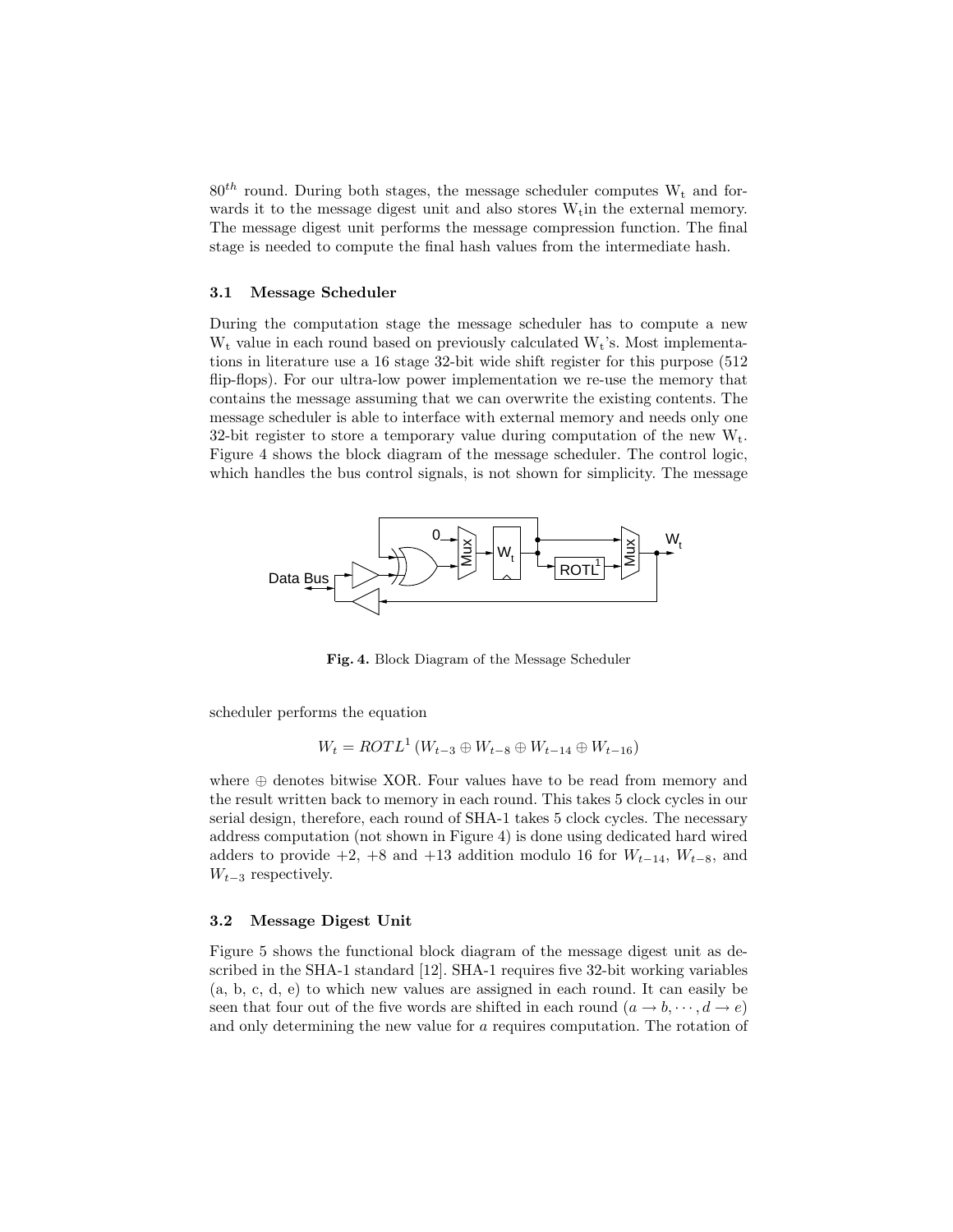ROTL<sup>30</sup> $(b) \rightarrow c$  can be accomplished by wiring. Therefore, we view the registers for the working variables as a 5 stage 32-bit wide shift register in our ultra-low power SHA-1 implementation.



Fig. 5. Functional Block Diagram of the Message Digest Unit

Round Function The round function computes a new value for a and shifts all working variables once per round. The computation for  $a$  is a five operand addition modulo  $2^{32}$  where the operands depend on all input words, the rounddependent constant  $K_t$ , and the current message word  $W_t$ . In order to conserve area and therefore limit the leakage power, we use a single 32-bit adder to perform the four additions. Due to good scheduling of the operations, we can use the register for e also as temporary register for the additions. The four additions and the shift require 4 clock cycles per round which is below the need of the message scheduler with 5 clock cycles to compute the next  $W_t$ . Figure 6 shows the block diagram of our implementation of the message digest unit including the round function and the intermediate hash value computation.

Intermediate Hash Value Computation During the final stage, i.e., after the  $80^{th}$ round, the values of the working variables have to be added to the digest of the previous message blocks, or specific initial values for the first message block. This can be done very efficiently without additional multiplexers or adders by arranging all intermediate hash value registers  $H_0$ ,  $H_1$ ,  $H_2$ ,  $H_3$ , and  $H_4$  in a 5 stage 32-bit wide shift register, similar to our design for the working variables. Shifting the hash value registers and the working variable registers at the same time and adding the current contents of  $e$  to  $H_4$  at each step takes five clock cycles. This again fits into our scheme of 5 clock cycles per round, which leads to a total of 405 clock cycles for the message digest computation of one block.

# 4 AES Implementation

For our AES implementation we assume that a message block and the private key are stored in memory. The result of the AES computation gets written back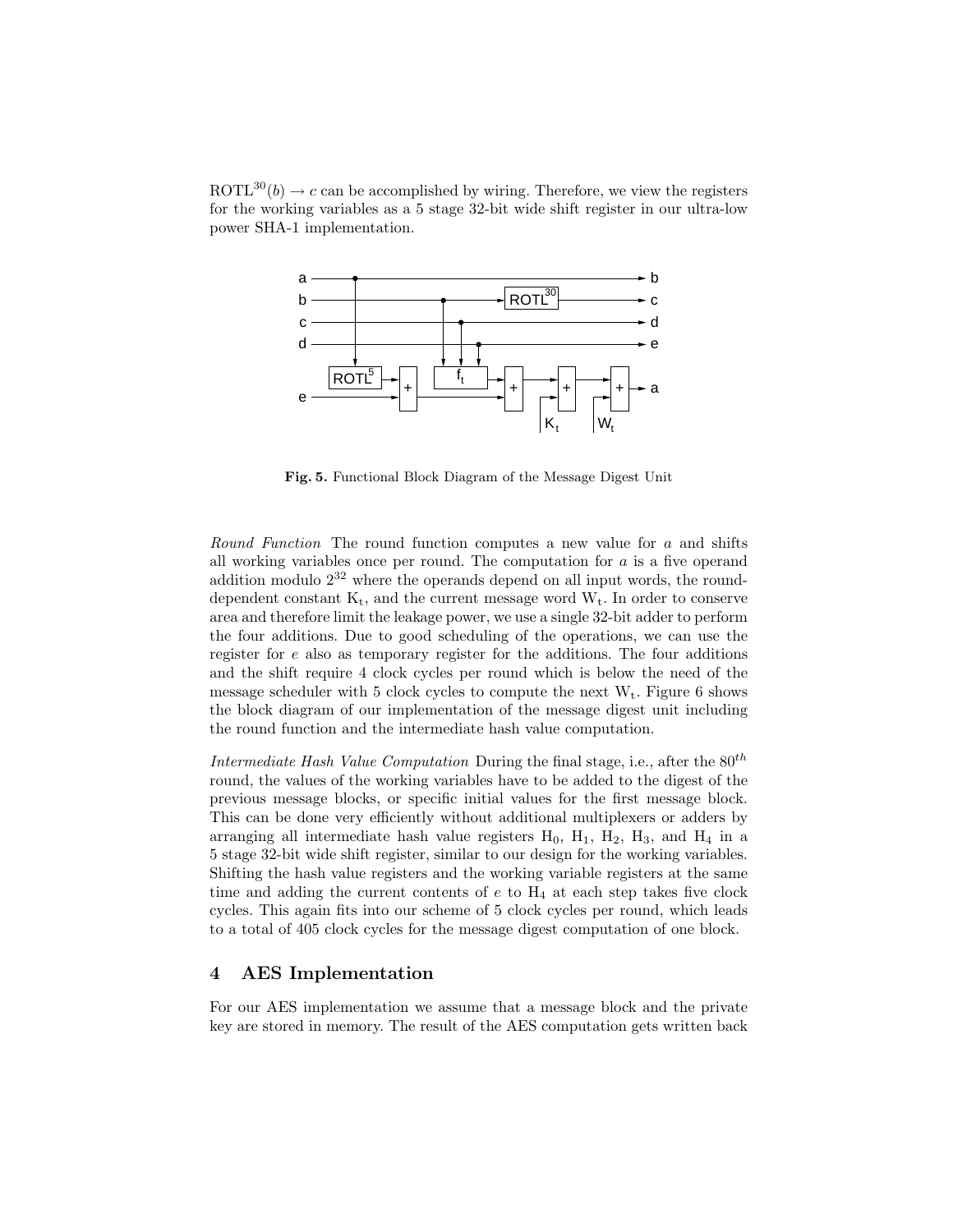

Fig. 6. Proposed Hardware Architecture of the Message Digest Unit

to memory. Our 8 bit implementation is inspired by the one reported in [18], however, we restructured the datapath so that the registers get better utilized and the AES computation consumes less clock cycles. Fig. 7 shows the top level block diagram of our AES implementation. It consists of the Computation Unit, internal memory for key expansion and current state, one S-Box, a unit to compute the round constant Rcon, a control unit and a memory interface.



Fig. 7. Top Level Block Diagram of our AES Implementation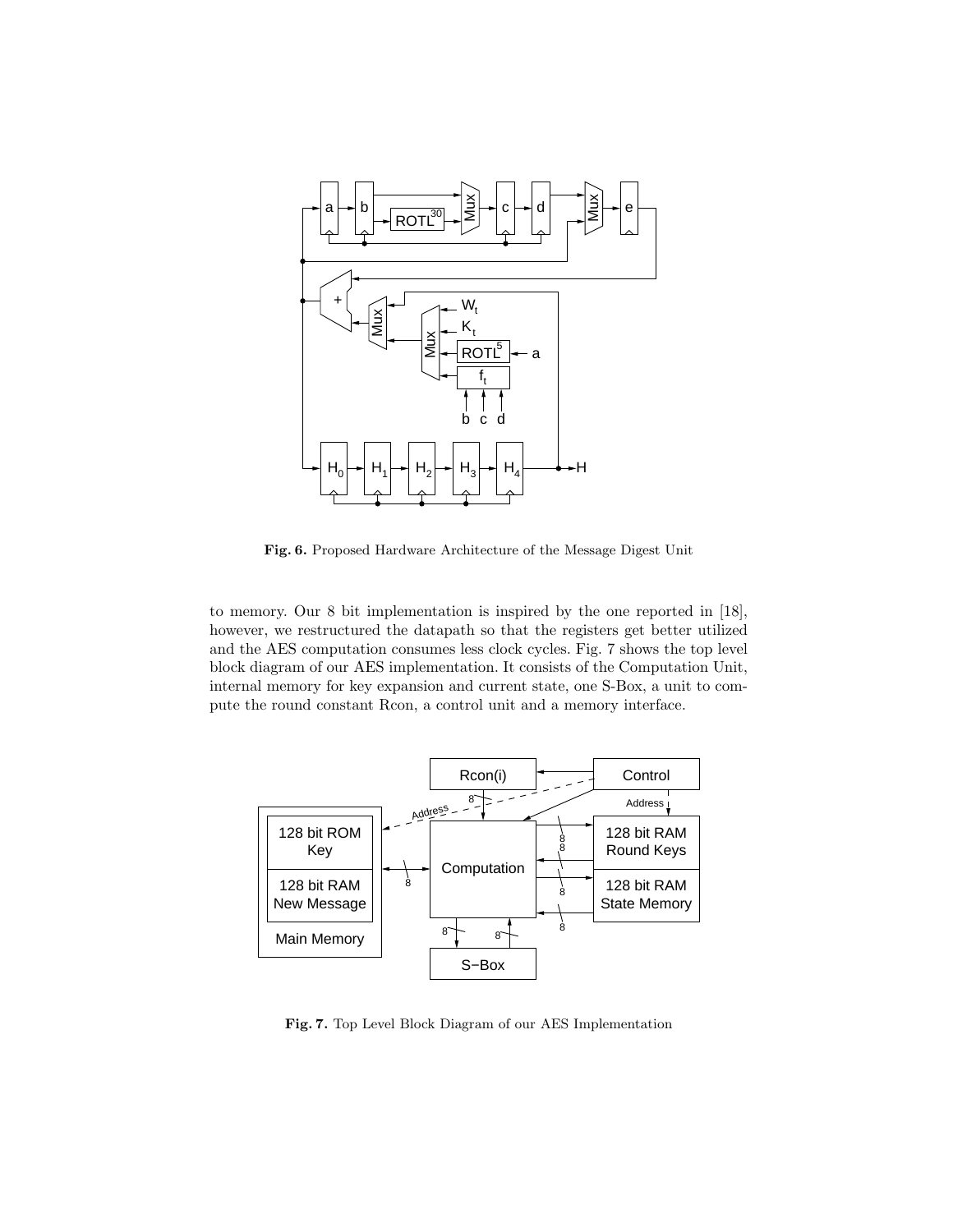In CBC-mode the hash of the previous message block gets XORed with the current message block. Therefore, we can not use the external memory to store the intermediate state as we could for our SHA-1 implementation. The same applies to storing the round keys.

### 4.1 Datapath

Each AES transformation and the key expansion load their operands in a specific order from the state memory or key memory respectively, and write them back. Some transformations require the storage of temporary results. We streamlined this process be grouping the AES transformations into four stages:

- 1. Initial AddRoundKey–SubBytes–ShiftRows
- 2. MixColumns
- 3. AddRoundKey–SubBytes–ShiftRows
- 4. FinalAddRoundKey

This grouping enables us to re-use registers and minimize the number of internal memory accesses. It allows us to use a pipelined architecture for stage 1 and 3 which reduces he number of clock cycles by 40 percent. This improvement comes at the cost of only one additional 8 bit register over the minimum possible number or 8 bit registers. Furthermore, the memory addressing scheme gets simplified. This is a tradeoff between low area and energy consumption.

The datapath of our implementation is shown in Fig. 8. It is characterized by the pipelined architecture for stage 1 and 3 as well as the register requirements for stage 2. We used five 8-bit registers,  $R_0, R_1, R_2, R_3$ , and  $R_4$ . The register  $R_0$  is used exclusively for key storage and is needed to implement the  $RotWord$ operation.  $R_2$ ,  $R_3$ , and  $R_4$  are used for the state computation.  $R_1$  is used for key computations except during the MixColumns operation where it gets reused for state computation. The boxes labeled Keys and Data are the register files for the Round Keys and the State Memory respectively.

Internal Memory The 128-bit state and the 128-bit round key are stored in internal memory. This memory is register based and makes extensive use of clock gating to conserve power. The state memory has separate write and read addresses so that one value can be read while a value at another address can be written. All stages take advantage of this functionality due to the pipelined architecture. The key memory uses the same address for read and write.

### 4.2 Message Schedule

Initial AddRoundKey–SubBytes–ShiftRows During this first stage the 128-bit message block and the secret key are read from main memory. If used in CBCmode, the message is XORed with the previous result. Then the the first AddRoundKey, SubBytes and ShiftRows operations are applied.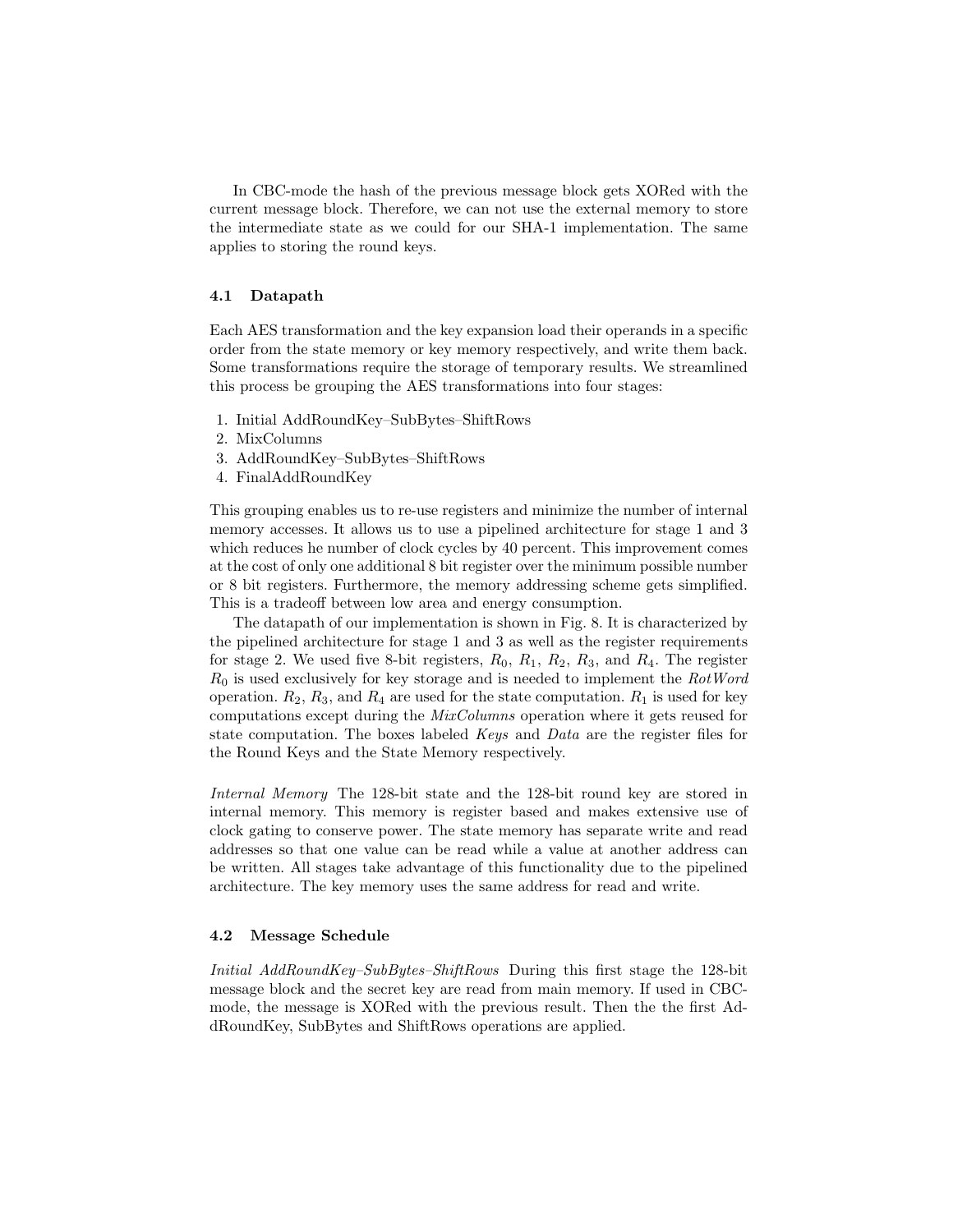

Fig. 8. Block Diagram of our Implementation of the AES Datapath

AddRoundKey–SubBytes–ShiftRows This stage is run nine times for AES. The round keys for the AddRoundKey operation are computed on the fly. This forces us to read data in column order from the state memory. The starting row is immaterial. The read order is  $S_{r,0}, S_{r,1}, S_{r,2}, S_{r,3}, \ldots$  which translates to addresses for the state memory. As we merged the AddRoundKey operation and the ShiftRows operation the write order is predetermined. In order not to overwrite an element before its being read, we have to store four elements. Therefore the depth of our pipeline is four:  $R_1$ ,  $R_2$ ,  $R_3$ , and  $R_4$ .

Mix Columns Feldhofer et. al. [18] described a very efficient way for performing the MixColumns operation in an 8-bit architecture. It uses the minimum amount of registers needed for this operation. We used the same method, however we use an additional 8-bit register and are now able to reschedule the order of operations. The additional register  $(R_4)$  is available from the merging of AddRoundKey and ShiftRows operation. The new order of operations is shown in Equation 1.

$$
S_{3,c} \oplus S_{2,c} \oplus (S_{1,c} \bullet \{03\}) \oplus (S_{0,c} \bullet \{02\}) = S'_{0,c} S_{0,c} \oplus S_{3,c} \oplus (S_{2,c} \bullet \{03\}) \oplus (S_{1,c} \bullet \{02\}) = S'_{1,c} S_{1,c} \oplus S_{0,c} \oplus (S_{3,c} \bullet \{03\}) \oplus (S_{2,c} \bullet \{02\}) = S'_{2,c} S_{2,c} \oplus S_{1,c} \oplus (S_{0,c} \bullet \{03\}) \oplus (S_{3,c} \bullet \{02\}) = S'_{3,c}
$$
\n(1)

This order of operations results in the read order:  $S_{0,c}$ ,  $S_{1,c}$ ,  $S_{2,c}$ ,  $S_{3,c}$ ,  $S_{0,c}$ ,  $S_{1,c}, S_{2,c}, \ldots$  This order of addresses is now very similar to the one needed for the AddRoundKey function with row and column addresses swapped. This simplifies the address computation in the control logic.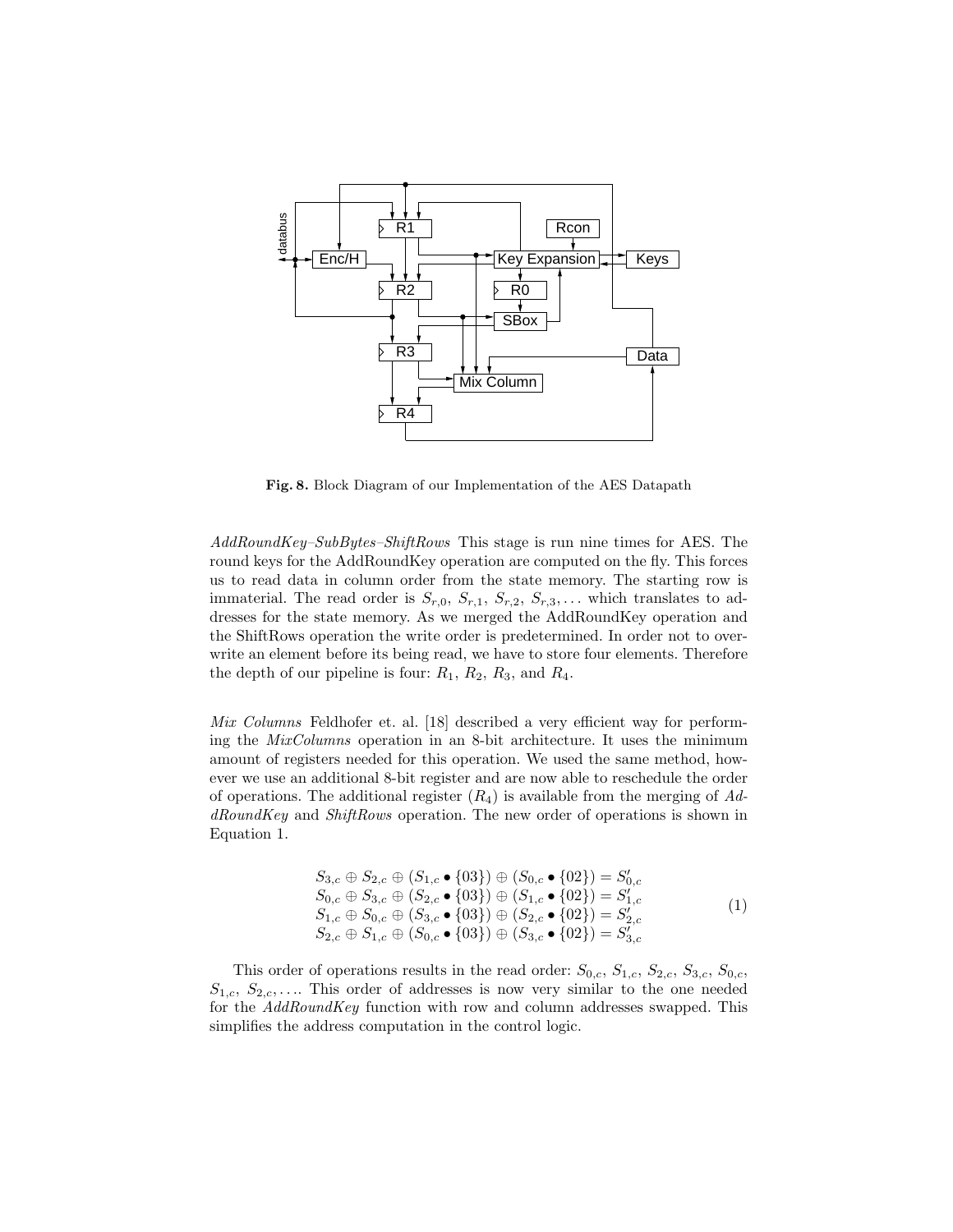Final AddRoundKey In this stage we perform the final round key computation and AddRoundKey operation. Then the result is written back to memory. Hence, the cipher can be used for encryption in CBC mode, as well as hash function in CBC-MAC mode.

### 5 Analysis and Comparison

All our designs were described in VHDL and verified by simulation with ModelSim and test vectors from the respective standards [8, 12]. We synthesized the VHDL code using Synopsys and used ModelSim for further verification and switching activity analysis. Our target library is a  $0.13 \mu m$ ,  $V_{DD} = 1.2$  V ASIC library from TSMC, which is characterized for power. The final results for power, area, and delay were reported by Synopsys power compiler at the gate level. We would like to emphasize that our contribution is on the algorithmic and architectural level. Implementing our designs using an ultra-low power ASIC library or a full custom chip design will enable higher energy and power savings. Our results are shown in Table 1. Both designs consume a similar amount of area and power. However, the critical path delay in SHA-1 is more than twice as long as for AES. The critical path in AES includes the S-Box, which is the most complex part of the circuit. The delay of SHA-1 is caused by a 32-bit ripple carry adder. We implemented a carry look ahead adder for SHA-1 in order to reduce the critical path delay, but decided against using it due to the increase in power consumption caused by the additional logic for the carry look ahead. The power consumption of both designs is computed for a 500 kHz clock, which is far below their maximum frequency. The total power consumption of SHA-1 is about 10 % higher than that of AES. Within 534 clock cycles AES can encrypt 128 bits of plaintext. SHA-1 needs 405 clock cycles to compute the hash of 512 bits of data.

| <b>Table 1.</b> Results for SHA-1 and AES |  |
|-------------------------------------------|--|
|-------------------------------------------|--|

|                                                      | $SHA-1$   | AES       |
|------------------------------------------------------|-----------|-----------|
| Delay                                                | $5.72$ ns | $2.19$ ns |
| Clock cycles for one operation                       | 405       | 534       |
| Area (NAND equiv.)                                   | 4276      | 4070      |
| Static Power 23.00 $\mu$ W 20.23 $\mu$ W             |           |           |
| Dynamic Power (at 500 kHz) 3.74 $\mu$ W 3.60 $\mu$ W |           |           |
| Total Power (at 500 kHz) 26.73 $\mu$ W 23.83 $\mu$ W |           |           |

Feldhofer et.al. presented two related AES designs in [18] and [19] consuming 26.9  $\mu$ W and 4.5  $\mu$ W respectively with a 100kHz clock. These numbers are difficult to compare with our design as the results for power consumption are highly technology dependent. The encryption only design in [18] consumes an area of 3595 NAND equiv. and needs 1016 clock cycles. The design in [19] needs 3400 NAND equiv. and 1032 clock cycles. Both designs do not support CBC mode which requires extra hardware. It can easily be seen that our implementation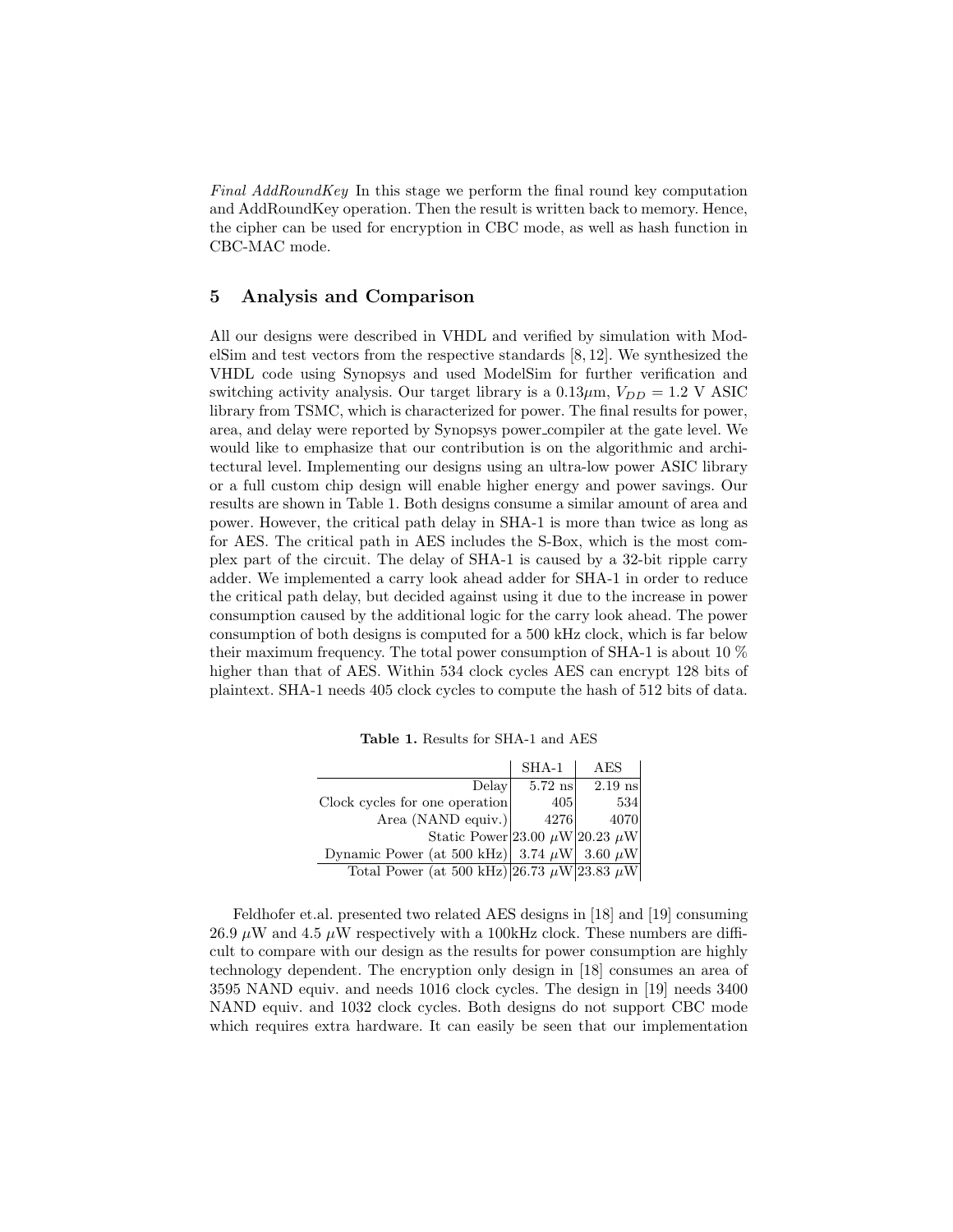uses 20% more hardware resources than their smallest design while using 48% less clock cycles, i.e. it is almost twice as fast. The slight increase in hardware resources leads to large decrease in computation time which reduces the energy consumption while still being an ultra-low power circuit. For a fair comparison of AES and SHA-1, we used the same implementation and optimization techniques with the same ASIC library.

In order to explore the energy consumption of our AES and SHA-1 implementations we focus on the TinySec [5] protocol. Table 2 shows the results assuming the TinySec packet format and a payload of 29 bytes.

|                                            | MAC                                                                                              | Encryption Encryption & MAC |  |                                               |       |
|--------------------------------------------|--------------------------------------------------------------------------------------------------|-----------------------------|--|-----------------------------------------------|-------|
|                                            |                                                                                                  |                             |  | AES SHA-1 AES SHA-1 AES                       | SHA-1 |
| Energy $(nJ)$                              |                                                                                                  |                             |  | $ 76.42 \quad 43.32 50.95 \quad 43.32 127.36$ | 86.64 |
| Power $(\mu W)$                            | $\begin{array}{ l} \n\boxed{23.85} \quad 26.74 \quad 23.85 \quad 26.74 \quad 23.85\n\end{array}$ |                             |  |                                               | 26.74 |
| Time (ms)                                  | $\begin{array}{ c c c c c c c c } \hline 3.20 & 1.62 & 2.14 & 1.62 & 5.34 \hline \end{array}$    |                             |  |                                               | 3.24  |
| Energy/bit $(nJ)$ 0.33 0.19 0.22 0.19 0.55 |                                                                                                  |                             |  |                                               | 0.37  |

Table 2. Energy Results for SHA-1 and AES (29 bytes/packet, 500 kHz)

### 5.1 Message Authentication Codes

Due to the lossy nature of low power wireless transmission it is not feasible to compute a single MAC for multiple packets. Therefore, SPINS [3] computes a MAC for each packet using RC5 [4] in CBC-MAC mode and appends it to the original packet. TinySec defines a packet format for authenticated messages that can carry up to 29 Bytes of payload. The MAC is computed over the payload and the packet header which is four bytes long. Table 2 shows that using AES to compute the MAC over  $29+4$  bytes consumes 76.42  $\mu$ J and SHA-1 consumes 43.32  $\mu$ J. Even though SHA-1 consumes 10% more power than AES, the running time of AES is larger by a factor of two, leading to the higher energy consumption. Fig. 9 shows the energy consumption for MAC computation over different payload sizes, each time assuming a four byte overhead. Until the payload reaches 29 bytes AES consumes less or almost equally as much energy as SHA-1. For payloads of 29 bytes or larger AES has to run more than twice while for SHA-1 two iteration are sufficient, due to its longer input size.

#### 5.2 Encryption

Even though TinySec does not specify an encryption only format we still consider it for comparison purposes. We assume that only the payload has to be encrypted and the packet header is transmitted in the clear. Table 2 shows that the difference in Energy consumption between SHA-1 and AES are less dramatic for encryption than for MAC computation. Fig. 10 shows that SHA-1 follows AES closely. This comes from the fact that the input size of AES is 128 bits and of SHA-1 in encryption mode (SHACAL-1) is 160 bits.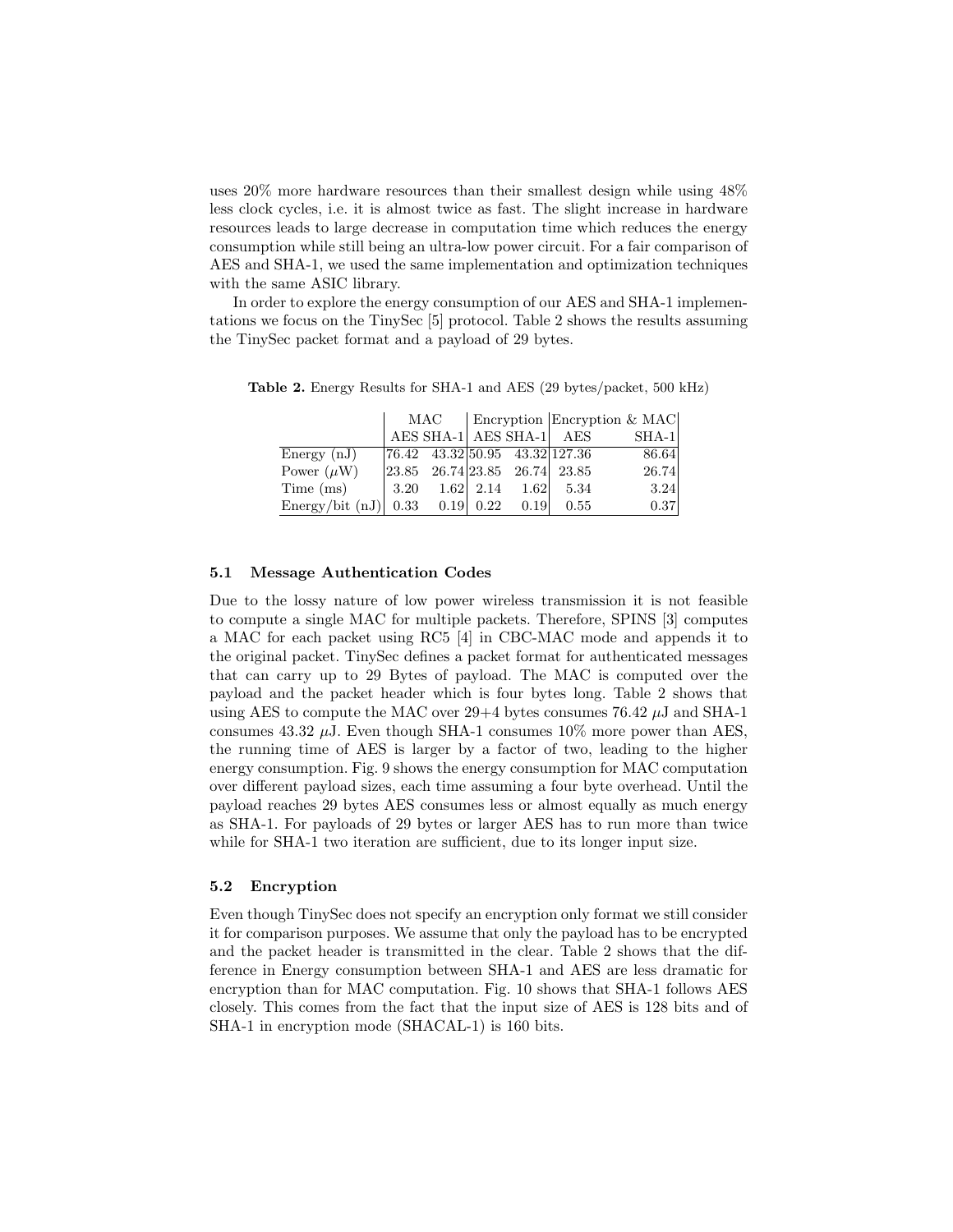

Fig. 9. Energy Consumption of MAC Computation with AES and SHA-1 Depending on Payload Size



Fig. 10. Energy Consumption of Encryption with AES and SHA-1 Depending on Payload Size



Fig. 11. Energy Consumption of Encryption and MAC Computation with AES and SHA-1 Depending on Payload Size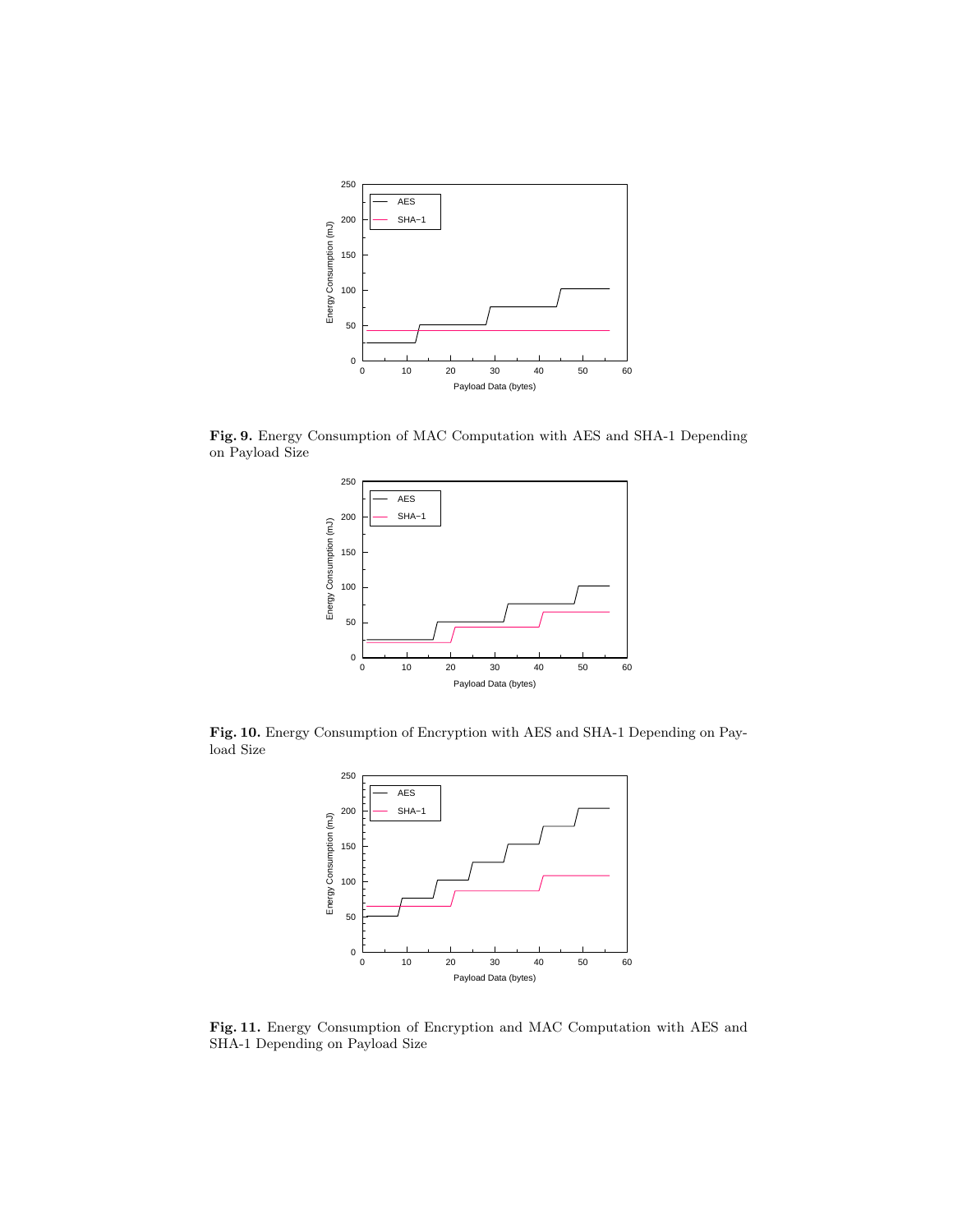### 5.3 Authentication and Encryption

The packet format for Authentication and Encryption specifies a payload of upto 29 bytes and a packet header of eight bytes length. Only the payload has to be encrypted but the MAC is computed over the payload and the message header. Assuming a 29-byte payload, AES consumes almost 1/3 more energy than SHA-1 (see Table 2. For larger payloads the SHA-1 consumes significantly less power (see Fig. 11).

# 6 Conclusion

This paper presented a novel ultra-low power implementation of SHA-1 and an ultra-low power and low energy AES design. Both circuits consume less than  $30 \mu$ W of power and could therefore be powered by scavenger circuits. We analyzed the energy consumption of SHA-1 and AES based encryption and message authentication functions. The result of our analysis is that SHA-1 and AES seem to be equally well suited for ultra-low power applications if the payload size is below 17 bytes. For payloads of 17 bytes or above SHA-1 needs significantly fewer iterations than AES and therefore a shorter running time which conserves energy. We want to emphasize that the power consumption of both algorithms is about the same.

# References

- 1. Meininger, S., Mur-Miranda, J., Amirtharajah, R., Chandrakasan, A., Lang, J.: Vibration-to-electric energy conversion. IEEE Transactions on Very Large Scale Integration (VLSI) Systems 9 (2001) 64–76
- 2. Amirtharajah, R., Chandrakasan, A.P.: Self-powered signal processing using vibration-based power generation. IEEE Journal of Solid-State Circuits 33 (1998) 687–695
- 3. Perrig, A., Szewczyk, R., Tygar, J.D., Wen, V., Culler, D.E.: SPINS: security protocols for sensor networks. Wireless Networks 8 (2002) 521–534
- 4. Rivest, R.: The RC5 encryption algorithm. In: Fast Software Encryption. Volume 1008 of Lecture Notes in Computer Science LNCS., Berlin, Springer-Verlag (1995) 86–96
- 5. Karlof, C., Sastry, N., Wagner, D.: TinySec: A link layer security architecture for wireless sensor networks. In: Second ACM Conference on Embedded Networked Sensor Systems (SenSys 2004), New York, ACM Press (2004) 162–175
- 6. National Institute of Standards and Technology (NIST) FIPS Publication 185: Escrowed Encryption Standard (EES). (1994)
- 7. National Institute of Standards and Technology (NIST): Complete SKIPJACK and KEA specification. (1998)
- 8. National Institute of Standards and Technology (NIST) FIPS Publication 197: Advanced Encryption Standard (AES). (2001)
- 9. Law, Y., Doumen, J., Hartel, P.: Benchmarking block ciphers for wireless sensor networks. In: IEEE International Conference on Mobile Ad-hoc and Sensor Systems. (2004) 447–456